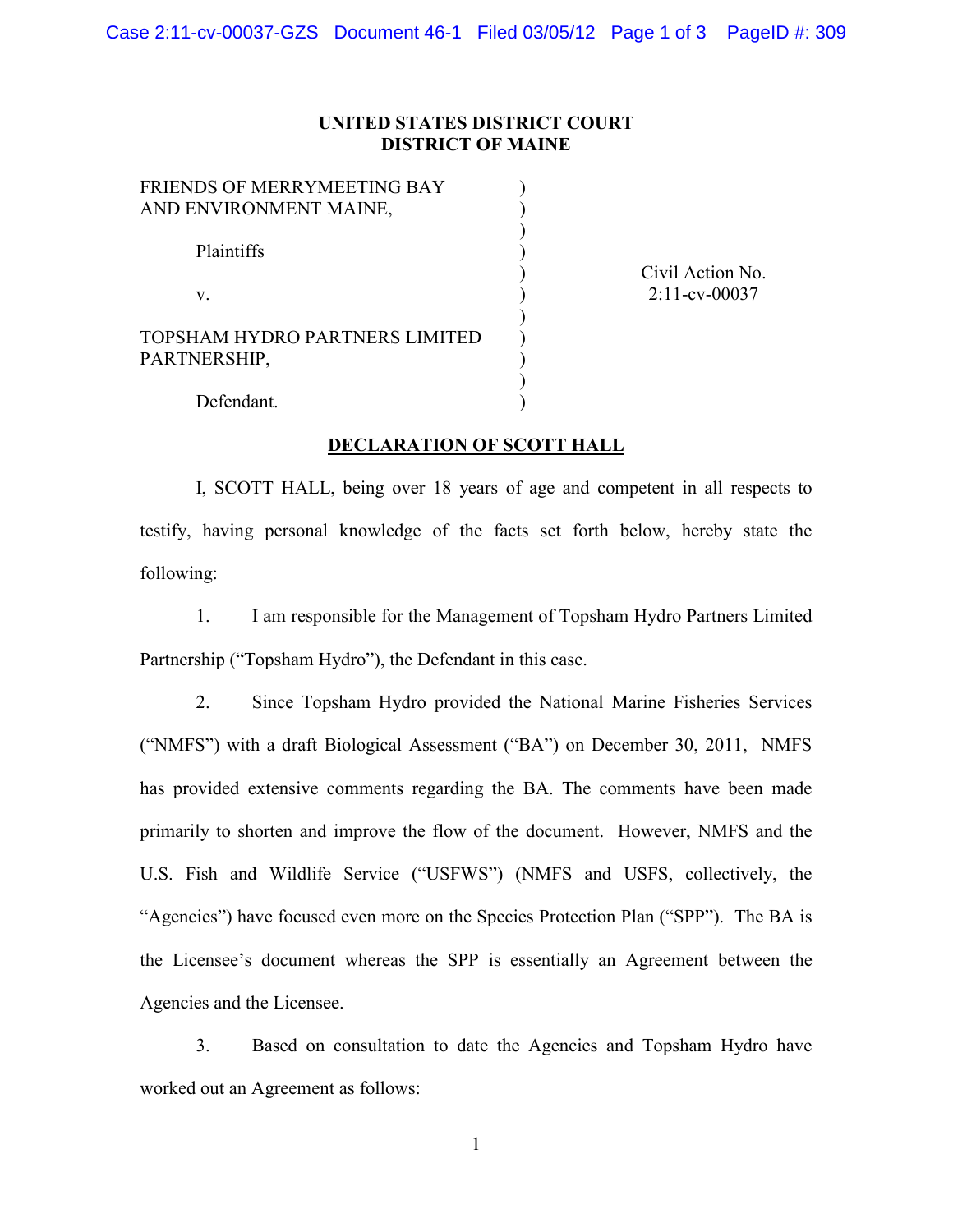- a. Topsham Hydro will conduct up to 3 years of studies on the effectiveness of upstream and downstream fish passage at the Project beginning with the 2013 season.
- b. Downstream fish passage studies will use traditional radio telemetry to determine the route of passage at the project and mortality and predation associated with the various routes. Hatchery fish will be placed upstream of the dam in the Project headpond and a suitable number of control fish will also be placed downstream of the power station as a control group. Upstream passage studies will use pit tags on the small number of fish that naturally come upstream from the lower projects.
- c. Details of the actual study design will be developed in consultation with the Agencies prior to the commencement of the studies.
- d. NMFS expects to issue an interim Incidental Take Statement ("ITS") to provide "coverage" for Topsham Hydro during this period and to allow Topsham Hydro access to hatchery fish for downstream fish passage study.
- e. With the issuance of the Biologic Opinion by NMFS this consultation will be complete.
- f. Upon completion of the studies, Topsham Hydro and the Agencies will reinitiate consultation and finalize a plan for any additional protective measures if results from the studies determine such measures are necessary.
- g. The Federal Energy Regulatory Commission has indicated that it will add the agreed conditions to the project license as necessary.
- h. Implementation will occur in the first migration season after any such protective measures are included in the license.
- i. Based upon this implementation plan NMFS will issue an ITS that will be in effect until the issuance of a new license for the Project in 2023 or thereafter.
- 4. During the ongoing consultation process, NMFS has indicated that it does

not believe the Topsham Hydro project is a threat to the Atlantic salmon species.

5. Topsham Hydro and the agencies remain on track to meet the deadlines in

the Updated Schedule.